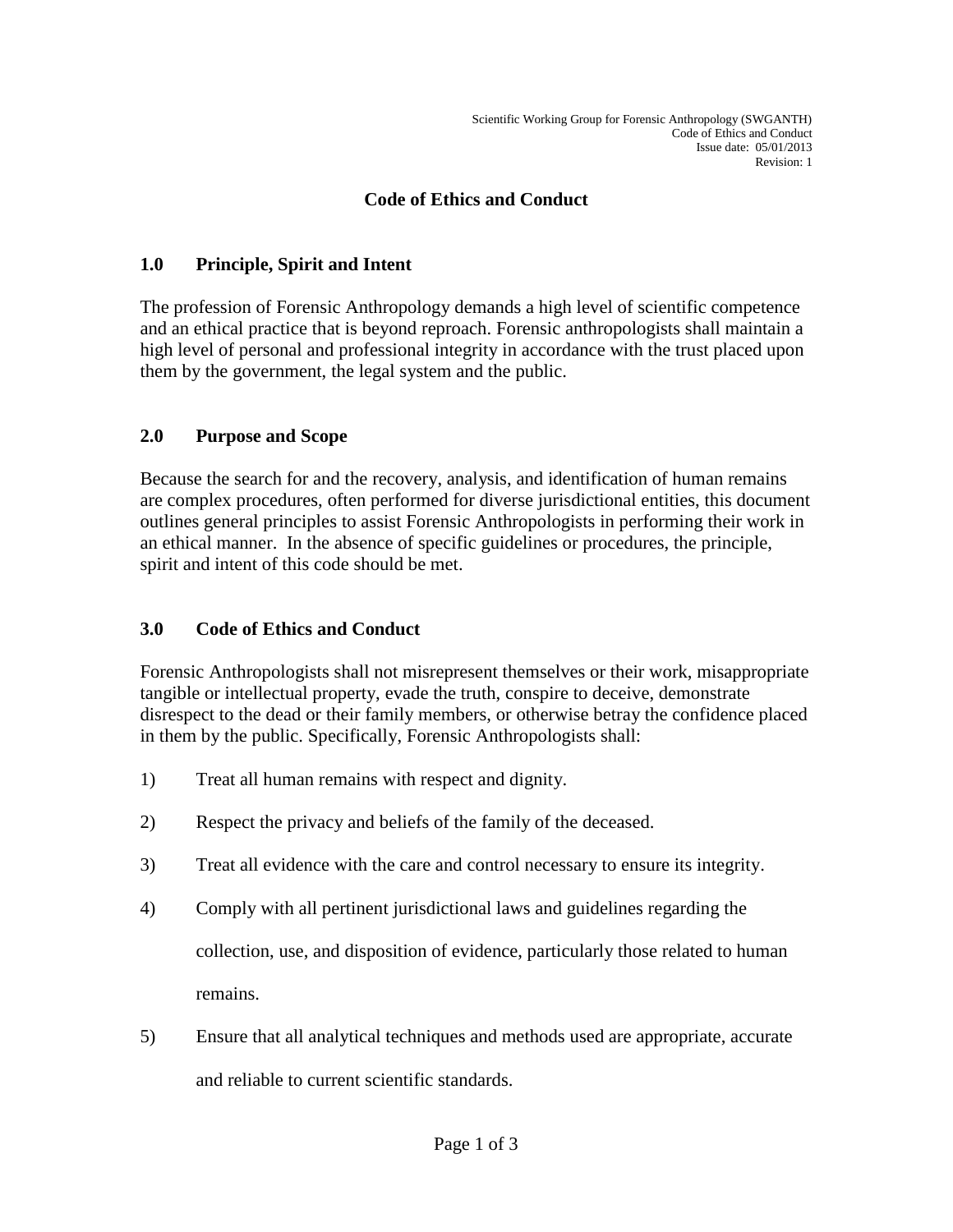- 6) Treat all information received from an investigating agency or client with the confidentiality required.
- 7) Fully and completely disclose all findings to the submitting agency.
- 8) Testify in a clear, straightforward manner and refrain from speculation beyond their scope of expertise and professional competence.
- 9) Ensure that personnel under their direction are appropriately trained and are vetted prior to assisting with anthropological casework.
- 10) Maintain intellectual independence and impartiality during the analysis of the evidence.
- 11) Carry out the duties of their profession in such a manner so as to instill the confidence of the public, the forensic science community, and the medicolegal system.
- 12) Report violations of the Code of Ethics using the appropriate mechanism.
- 13) Refrain from professional or personal conduct adverse to the best interests of the profession of Forensic Anthropology, including illegal or unethical conduct and the use of their name and credentials in support of illegal or unethical activity.
- 14) Refrain from misrepresenting their education, training, experience, or expertise.
- 15) Refrain from knowingly engaging in misrepresenting data upon which expert opinion or conclusion is based. This includes plagiarism, failure to appropriately credit work done by others, falsification of data, falsification of the conditions under which data were obtained, falsification of the results derived from the data, exceeding the limitations of the science, employing unreasonable levels of certainty, or creating false and unreasonable expectations in terms of capability.